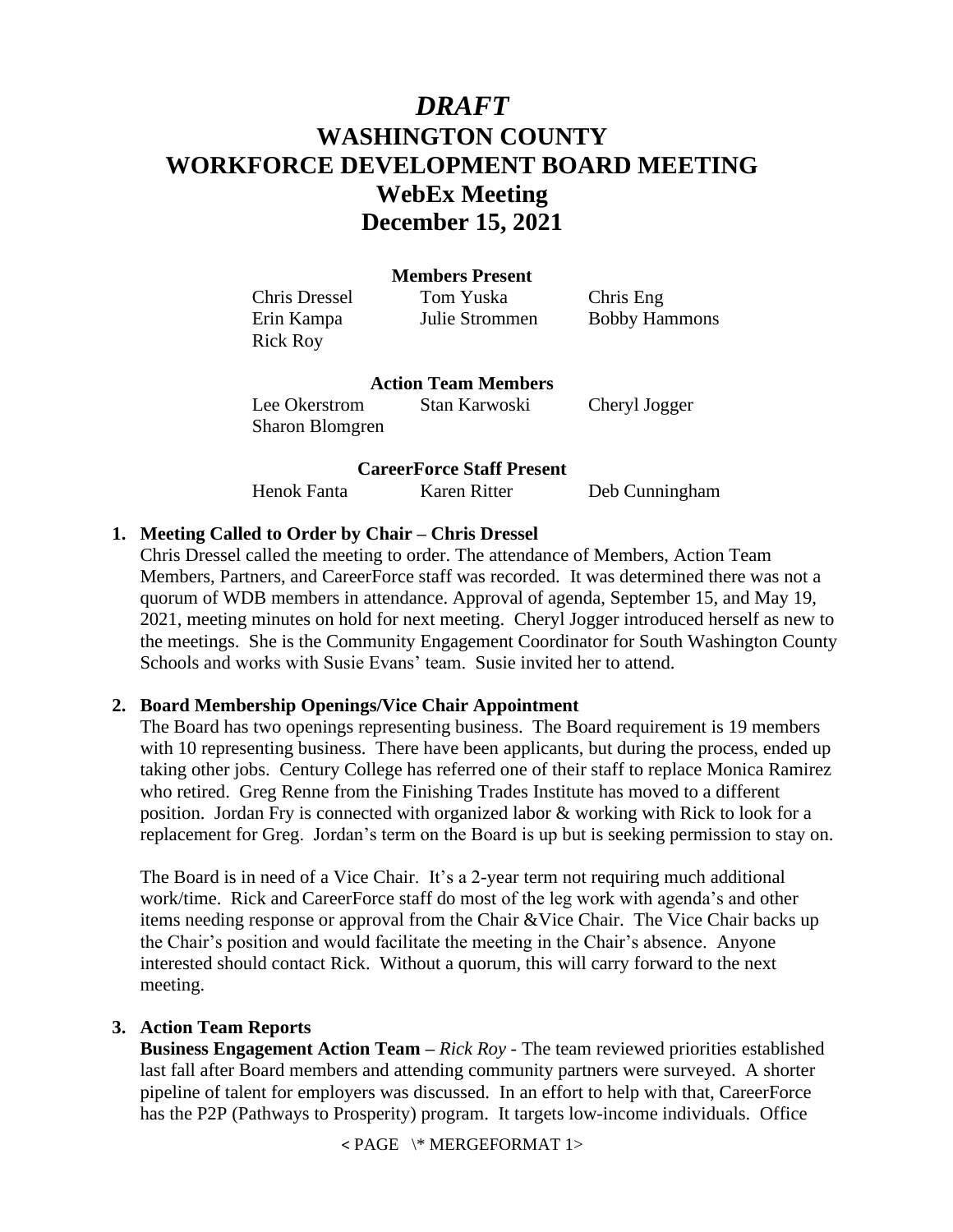Technology has been offered in the past. The last two years have focused on Intro to Manufacturing. Julie Strommen has been involved along with Susie Evans & Shane Mueller from So. Wash. School District providing key basic training with Century College providing more of the technical pieces. Waiting to hear from DEED on approval for the next P2P grant which will be Office Technology.

Worker friendly transportation - Washington Co. has a unit specific to looking into this. Rick will meet with staff that manage the daily operations of transportation and will share concerns of our community business partners. ARPA funds may possibly be used to support transportation needs helping individuals aquire or keep a job.

Cultural Competency for Business –DEED created the I-WE (Inclusive Workforce Employer) Program. Staff looked at several assessment tools and pulled together what would be most effective for employers to understand where their short comings are as well as strengths and ways to improve cultural inclusiveness. Rick will be meeting with DEED staff to learn more and also be meeting with the Center for Economic Inclusion learning about their program called Racial Equity Index. This program charges a fee for businesses to use. Rick will report on both at the January Business Engagement Action Team meeting.

Chris & Rick meet frequently with Chamber presidents to get an understanding of what to focus on. The Chambers are interested in inviting Tim O'Neill to speak to their group on labor market trends and needs. Tim is the Labor Market Information Specialist with DEED for the East Metro.

Situational Business Advocacy – support businesses as issues come up (unemployment questions, fraudulent claims, etc.). Rick can connect businesses at the State level for issues they may encounter.

MNWorks.net is being redone. They're making some updates. There's interest in connecting to Careerforce.MN.

## **BEAT Member's Updates**

*Shane Mueller* – the South Washington District Program Center is setting up a coffee shop in what used to be the Senior Center and will provide internships and customer service skills.

*Chris Dressel* - gave an update on their food buying program to support local businesses and show appreciation to staff.

*Jordan Fry* – Finishing Trades Institute - Their PSCO January class is full. It's great to see students showing interest in the finishing trades.

*Erin Kampa* – Vocational Rehab – with the shortage of labor, they have a number of job openings.

*Chris Eng* – Washington County CDA has been collaborating with all six Chambers that represent the County. A survey went out to members in October. The overall result was concern and challenge of attraction and retention of talent. There's a need to connect

< PAGE \\* MERGEFORMAT 1>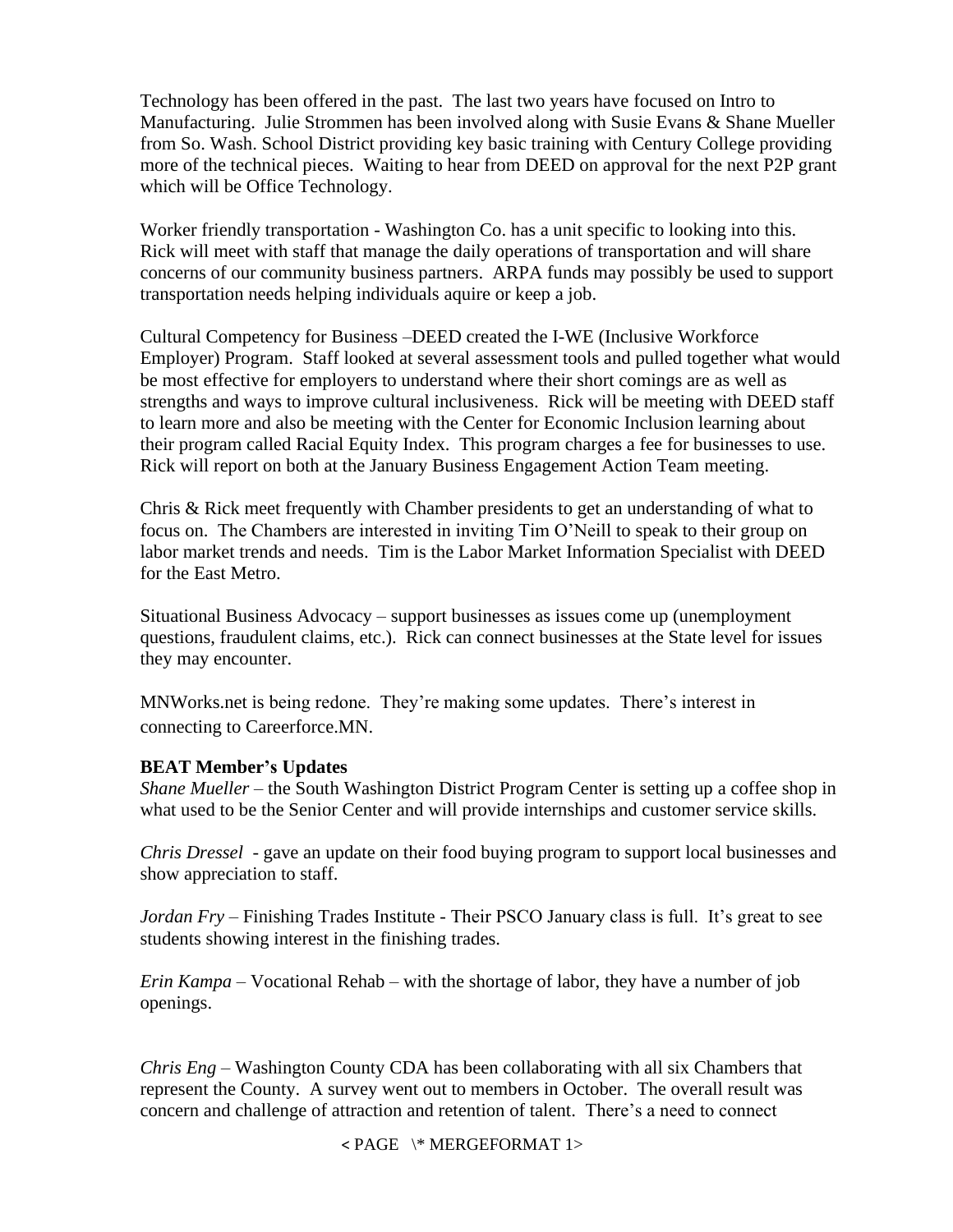employers across the county so they can brainstorm and share ideas, how to get the word out when they have jobs available and how to retain those employees.

## **Community Engagement Action Team**

*Henok Fanta* – A few members didn't return so there were some new members. Time was spent looking over priorities previously established and if those still make sense going forward. Priorities will be discussed again at the next meeting. There wasn't much return on the MOU partners survey, considering to resend. Discussion to create a digital resource guide to include community partners as a one-stop-shop for customers for services.

## **Education Engagement Team**

*Karen Ritter* – Melissa Jorgensen (Tartan HS #622) shared the assessment tool schools are using called YouScience. It's an assessment tool for student talent and aptitude discovery. It reduces gender and cultural biases. Tartan has had great success with it. It identifies interests and skills and is used as a guide for course work they're offering to help develop some talent pipelines for employers. Tartan has started offering CNA & entry-level health services courses.

*Julie Strommen* - Stillwater School District #834 staff member Bob Manning is interested in Renewal by Andersen going into classrooms to talk about what day-to-day work in manufacturing looks like. Child Labor laws prevent students from going onsite. Julie talked about possibly an incubator model within facilities for students to be in a controlled environment without exposing students to OSHA prohibited functions of manufacturing.

Julie and Angela will be hosting a small event with some from the youth pathways program to identify how to start pipelining some talent with youth and school districts moving into post-graduation. Andersen has success with the Youth Skills Grant Program connecting their North Branch facility and North Branch High School. Things slowed down with CoVid but they have made a lot of progress between their legal and risk management teams to identify how they can safely have minors spending a portion of their school day working within the North Branch facility. North Branch was the best option to try since it differs significantly from their assembly plants. It would be multiple rotations through the plant to observe different functions. It's a good opportunity as an enterprise to get these approvals through the State. This could be a model to take to the Bayport facility connecting with Stillwater HS.

*Angela Shak* - talked to the team about the website www.futureforward.org. A resource tool used across the State connecting teachers, businesses/employers. Companies post their interest in speaking to schools, offering tours or work-based learning opportunities. Looking to build a consistent and sustainable model across the State for those connections.

# **Oversight Action Team**

Rick Roy - Two goals of the team: